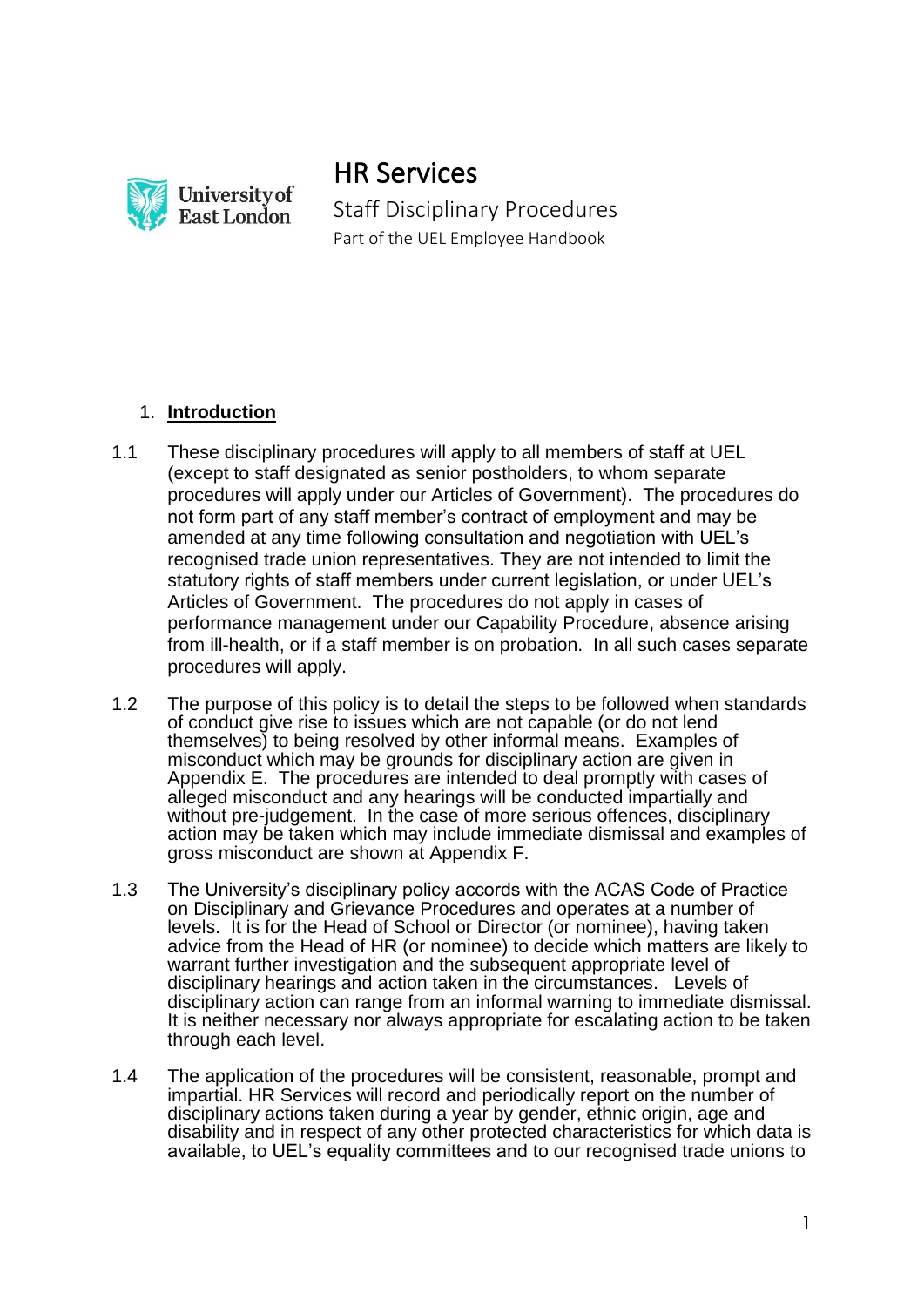ensure that the implementation of the procedures does not impact unfairly on any one group.

- 1.5 Information relating to an allegation of misconduct should not be divulged to any parties not involved in the disciplinary process. Any written statements, letters and other communications relating to an allegation of misconduct will be strictly confidential to those involved in the process.
- 1.6 At every formal stage of the procedure the staff member will be advised of the nature of the complaint in writing and will be given the opportunity to state her/his case. Where the outcome of the procedure is a warning the member of staff will be provided with appropriate support to improve her or his conduct.
- 1.7 At all stages where a staff member is required to attend a disciplinary investigation or hearing the member of staff will have the right to be accompanied by a trade union representative or another of UEL's staff members. For the rest of this document this person is referred as 'Friend'. The duties and limitations of the role of a 'Friend' are set out in Appendix A.
- 1.8 No-one involved in meetings or hearings conducted under the procedure is permitted to make electronic recordings.
- 1.9 Special attention should be paid to ensure that rules are understood by the staff member subject to disciplinary action without recent experience of working life (for instance, young people or those returning to work after a lengthy break or whose English or reading ability is limited). Reasonable adjustments may also need to be made to accommodate the needs of staff who have a disability, such as visual impairment).
- 1.10 Prior to proceeding to a formal stage of the procedure, the Head of HR Services (or nominee) may, where appropriate, discuss with the manager as to whether she or he would wish to use mediation as an alternative to the formal stage. Further guidance about mediation is given at Appendix G.
- 1.11 For guidance on criminal offences outside employment, please refer to Appendix B.
- 1.12 For guidance on disciplinary action against a trade union representative, please refer to Appendix C.
- 1.13 For guidance on handling grievances raised during a disciplinary process (including investigations), please refer to Appendix D.
- 1.14 Before taking a decision to issue a disciplinary warning or dismiss a staff member, the manager concerned will take account of the staff member's disciplinary and general record, action taken in any previous similar case, the explanation given by the staff member and – most important of all – whether the intended disciplinary action is reasonable and proportionate under the circumstances.
- 1.15 In broad terms, the levels of disciplinary action that may be considered are as follows:

Informal action: This will normally be clear guidance given to the staff member if the conduct of a staff member has fallen below an acceptable standard and/or the staff member has committed a minor offence.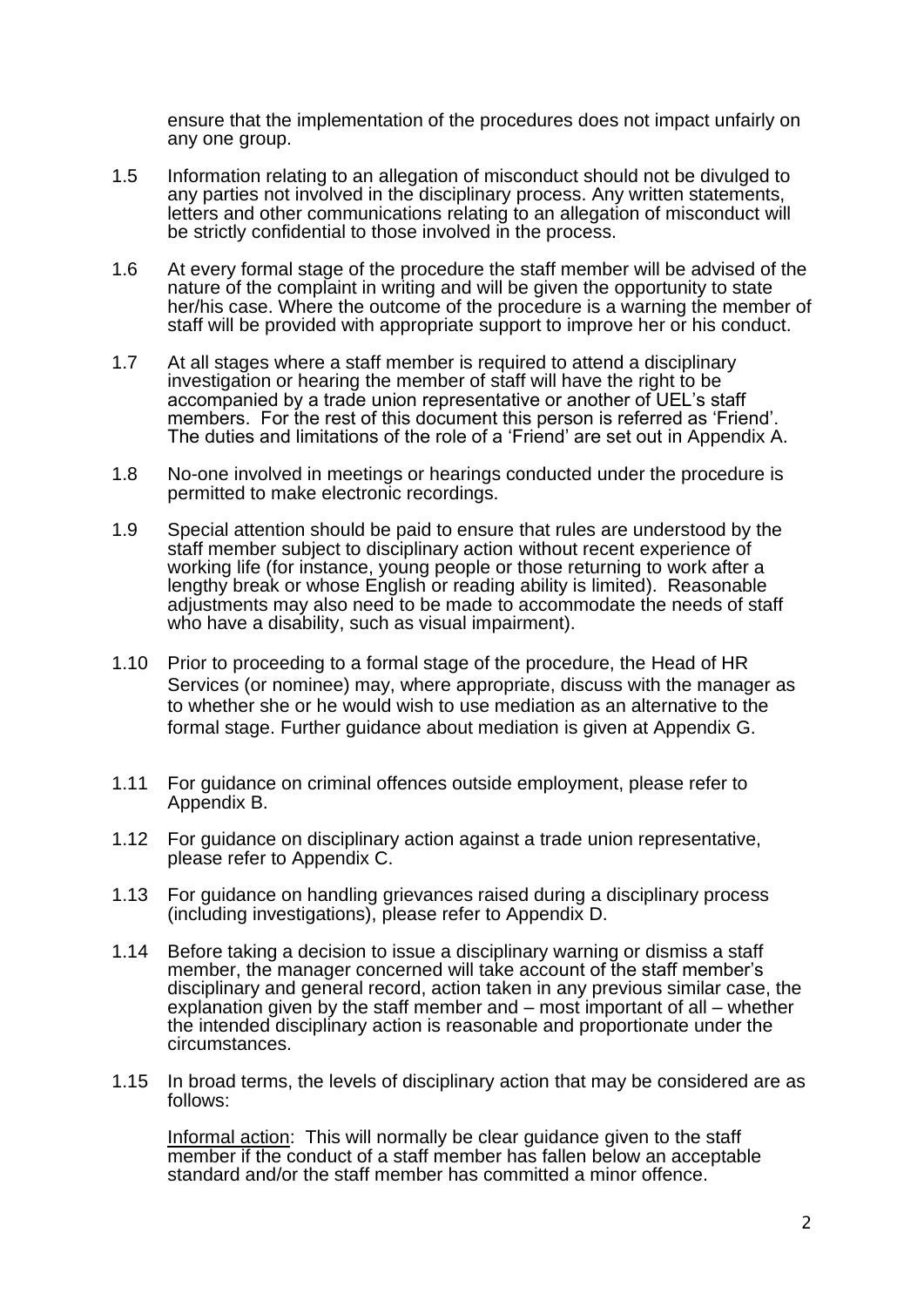Formal Warning: This will normally be issued if:

- There is no improvement in the conduct about which the staff member has previously been informally advised; or
- Another related instance of misconduct has occurred during the operation of an extant warning; or
- The level of misconduct is more serious.

Final Formal Warning: This will normally be issued if:

- Previous formal warning has already been issued and another instance of misconduct has occurred during the operation of an extant warning; or
- There is no improvement in the conduct about which the staff member has previously been warned; or
- The conduct is of such seriousness that neither informal action nor a formal warning are appropriate, but the misconduct falls short of justifying immediate dismissal.

Dismissal: This will normally occur if:

- An allegation of gross misconduct is found to be proven; or
- There is no improvement in the conduct within the specified period which has been the subject of a Final Formal Warning
- A further instance of misconduct has occurred during the operation of an extant warning and a Final Formal Warning has already been issued.

# 1.16 Duration of Warnings

The duration of warnings will be described in writing to the member of staff at the time the warning is issued. Warnings will normally last for one year. For more serious offences a warning will normally last for two years. Towards the end of the warning period the manager who issued the warning will review the staff member's conduct since the warning was issued. When the warning expires, and provided that no further misconduct has occurred, the warning will not remain on the member of staff's record. If, however, before the end of that time there remains a need for the warning to remain in place, then it shall be extended and reissued at the next appropriate level. In all cases, a warning (whether informal or formal) is to include:

- a) The observed shortcomings in conduct;
- b) The action required to be taken to overcome the shortcomings;
- c) The consequence of failing to do so including, ultimately, the possibility of the staff member being dismissed; and
- d) The duration of the warning.

### 2. **Informal Action**

Where a line manager decides that a minor infringement requires action that falls short of formal disciplinary action (i.e. for issues around timekeeping or and minor negligence) the line manager should conduct an informal interview with the member of staff and inform the staff member that a repeat of such action could lead to formal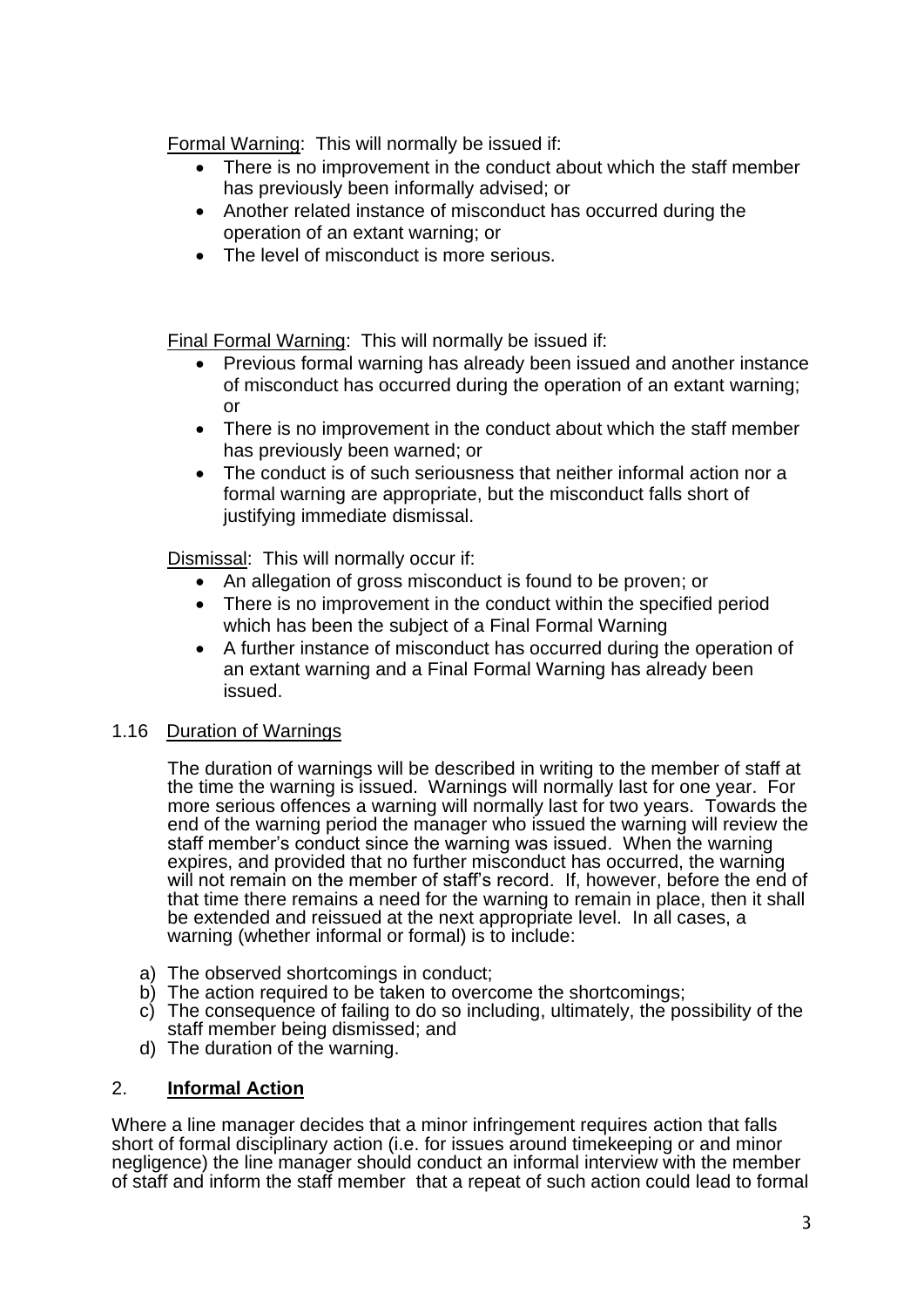disciplinary action. The line manager should retain a written record of that advice and provide the member of staff with a copy of that advice.

## 3. **Formal Action**

### 3.1 Investigations

The purpose of a disciplinary investigation is to establish and collect the evidence and to recommend whether a disciplinary hearing is appropriate. The staff member whose conduct is being investigated must co-operate fully and promptly in any investigation and this will include informing the senior member of staff appointed to conduct the investigation of any relevant witnesses, disclosing relevant documents and attending an investigative interview(s).

Such an investigation should be undertaken by a senior member of staff (it may be appropriate in some circumstances for a second member of staff to be involved in the investigation, e.g. in the case of suspected financial wrongdoing or where IT Services' advice may be needed). An investigation may lead to disciplinary action being taken; it should not, of itself, be regarded as disciplinary action.

In all cases where an investigation might be necessary, advice is to be sought from the Head of HR Services (or nominee) prior to the commencement of any investigation into an allegation of misconduct. The nature and extent of any investigation will depend on the seriousness of the matter.

Not all disciplinary investigations inevitably lead to formal action being taken. Where it is considered appropriate, an investigation may lead to a line manager informally warning a member of staff as to their future conduct (see above). It may also lead to no action being taken at all.

The staff member should make every effort to attend an investigatory meeting or a disciplinary hearing and failure to attend without good reason may be treated as misconduct in itself. If a staff member cannot attend an investigatory meeting (see Appendix H) or a disciplinary hearing they should inform the investigator(s) or the Chair of the Hearing in advance wherever possible. If the staff member fails to attend through circumstances beyond their control and unforeseeable at the time the meeting was arranged (e.g. illness) the investigator(s) or Chair of the Hearing should arrange another meeting or hearing. A decision may be taken in the staff member's absence if they fail to attend a meeting or hearing without good reason or are persistently unable to do so (for example for health reasons).

If the staff member's Friend cannot attend on a proposed date, the staff member may suggest another date so long as it is not more than five working days after the date originally proposed and is mutually agreeable with all other parties to the investigatory meeting or hearing. In exceptional circumstances, this five-day time limit may be extended by mutual agreement.

If, following investigation, the manager of the staff member concerned considers that it is not appropriate to convene a formal hearing but that informal advice or guidance is appropriate, any resulting discussion will be taken forward as appropriate and the staff member informed that no formal disciplinary action is being taken.

Detailed guidance on the conduct of investigations is given in Appendix H to these procedures.

### 3.2 Disciplinary Hearing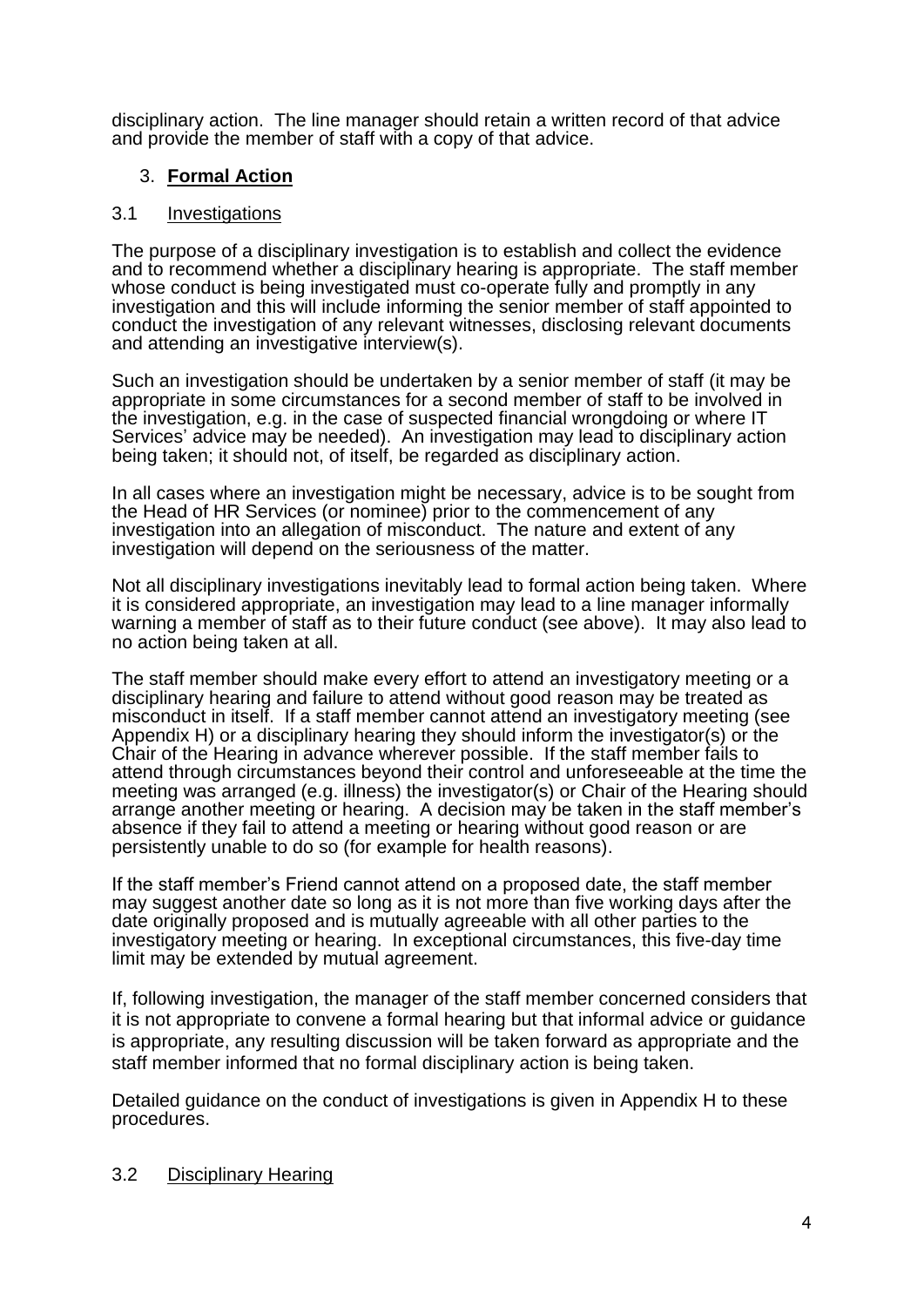If a disciplinary hearing is to be convened the staff member will be given written notice of the date, time and place of the hearing. He or she will also be informed in writing of the allegations against them and the evidence which supports them. The staff member will also be informed of what the likely range of consequences will be if it is decided after the disciplinary hearing that the allegations are true. The staff member will be provided with a copy of any relevant documents which will be used at the disciplinary hearing.

## 3.3 Formal Warning

In the event of informal action not resulting in an improvement in conduct, or where the conduct of a member of staff is of a more serious nature, the staff member will be given a formal warning by the line manager at a hearing.

Before issuing a formal warning the line manager (or equivalent) will normally have ensured that the matter was investigated and will have considered the member of staff's response to the findings of the investigation.

The warning should make clear:

- a) The observed shortcomings in conduct;
- b) The action required to be taken to overcome the shortcomings;
- c) The consequence of failing to do so, possibly including, if appropriate, the staff member's dismissal;
- d) The duration of the warning and a date mentioned for a review of the staff member's conduct since the warning was issued;
- e) His or her right to appeal against the warning (See UEL's Appeal Policy).

A written record should be kept by the line manager of the findings of the investigation and of any warning issued to the member of staff and to his or her Friend (if the Friend attended the hearing). The line manager will issue the warning by completing the Formal Disciplinary Warning form (see Appendix J). The Director of HR Services (or nominee) is also to be given a copy of the written Formal Warning.

### 3.4 Final Formal Warning

In the event of a first formal warning not having the desired effect, or where the matter is of a more serious nature, the disciplinary procedure is to proceed to a Final Formal Warning.

Prior to the issue of a Final Formal Warning the member of staff should be invited to a disciplinary meeting by letter from their Head of School or Director of Service (or nominee) in which the purpose of the meeting is explained. The member of staff shall be given five working days' notice of the forthcoming disciplinary hearing.

Having fully considered any statement given by the member of staff at the meeting and having taken all of the circumstances into account, and having regard to the seriousness of the offence, the Head of School or Director of Service (or nominee) will consider whether a Final Formal Warning is necessary. If it is not judged to be necessary, the member of staff will be notified of this in writing by the Head of School/Director of Service after the meeting.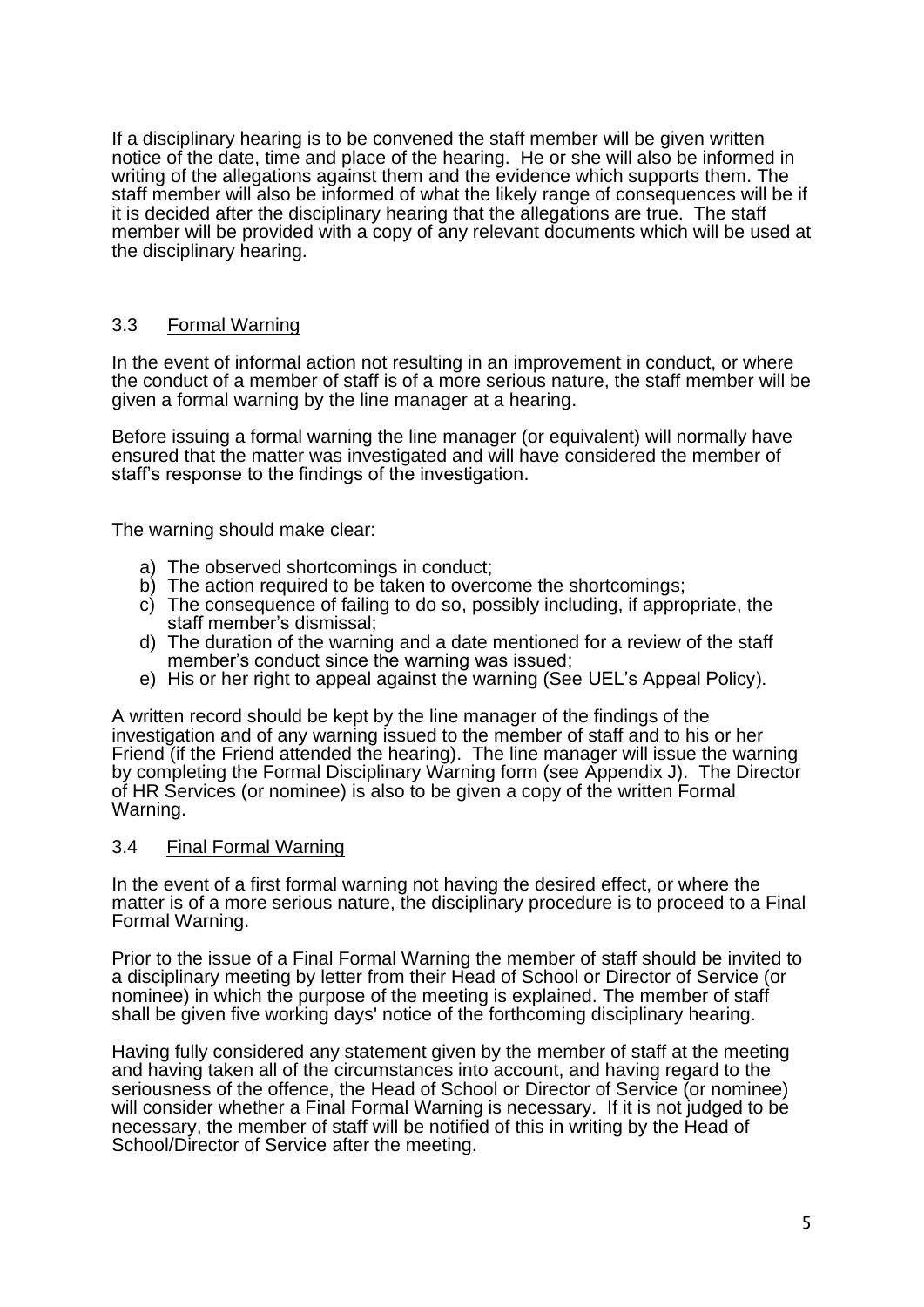If a Final Formal Warning is judged to be necessary, this will be given to the member of staff by the Head of School/Director of Service after the disciplinary hearing. The warning will make clear:

- a) The observed (and/or continuing) shortcomings in conduct;
- b) The action required to be taken to overcome these shortcomings;
- c) The consequences of failing to do so including, drawing to the attention of the staff member the increased possibility of dismissal;
- d) The duration of the warning and a date mentioned for a review of the staff member's conduct since the warning was issued;
- e) The staff member's right of appeal (See UEL's Appeals Policy).

The line manager will issue the final warning by completing the Formal Disciplinary Warning form (see Appendix J). Both the member of staff and the Head of HR Services (or nominee) are to be given a copy of the Final Formal Warning.

### 3.5 Dismissal

If the staff member's conduct or performance remains unsatisfactory after the Final Formal Warning was issued, dismissal will normally result. In such circumstances, the Head of School or Director (or if he or she has previously issued a warning, a member of the Vice-Chancellor's Group not previously involved in the case) will take the decision to dismiss, having considered the evidence and any mitigating circumstances. At a hearing the Head of School/Director/VCG member will review (where appropriate) the investigation and previous warnings issued, together with the line managers report which gives rise to dismissal being contemplated.

Thereafter, if dismissal is confirmed, the member of staff will be provided (as soon as reasonably practicable) with written reasons for the dismissal, the date on which employment will terminate. The member of staff will also be advised of UEL's Appeals Policy and their right to appeal against such dismissal. In exceptional circumstances, the dismissal shall take effect prior to an appeal being heard and a decision reached. Where it is appropriate to do so, however, an appeal may be heard following the member of staff's dismissal.

### 3.6 **Gross Misconduct**

### 3.6.1 Suspension

Where an allegation is made of a serious breach of a member of staff's contract of employment ('gross misconduct'), such a member of staff may be suspended on full (normal) pay). Examples of gross misconduct are given in Appendix F. The decision to suspend a member of staff should normally be taken by a Head of School or Director of Service (or nominee) with the delegated authority of the Vice-Chancellor following consultation with the Head of HR Services (or nominee). The staff member will be notified of his or her suspension in writing.

In the case of an allegation of serious misconduct against a Head of School or Director of Service, a Member of the Vice-Chancellor's Group may suspend the Head of School or Director of Service.

Suspension will normally be for such time as may be necessary to investigate the matter properly. The member of staff shall be given reasons for his or her suspension. Such suspension is not regarded as disciplinary action against the member of staff, nor does it involve any prejudgement. Rather, it allows a full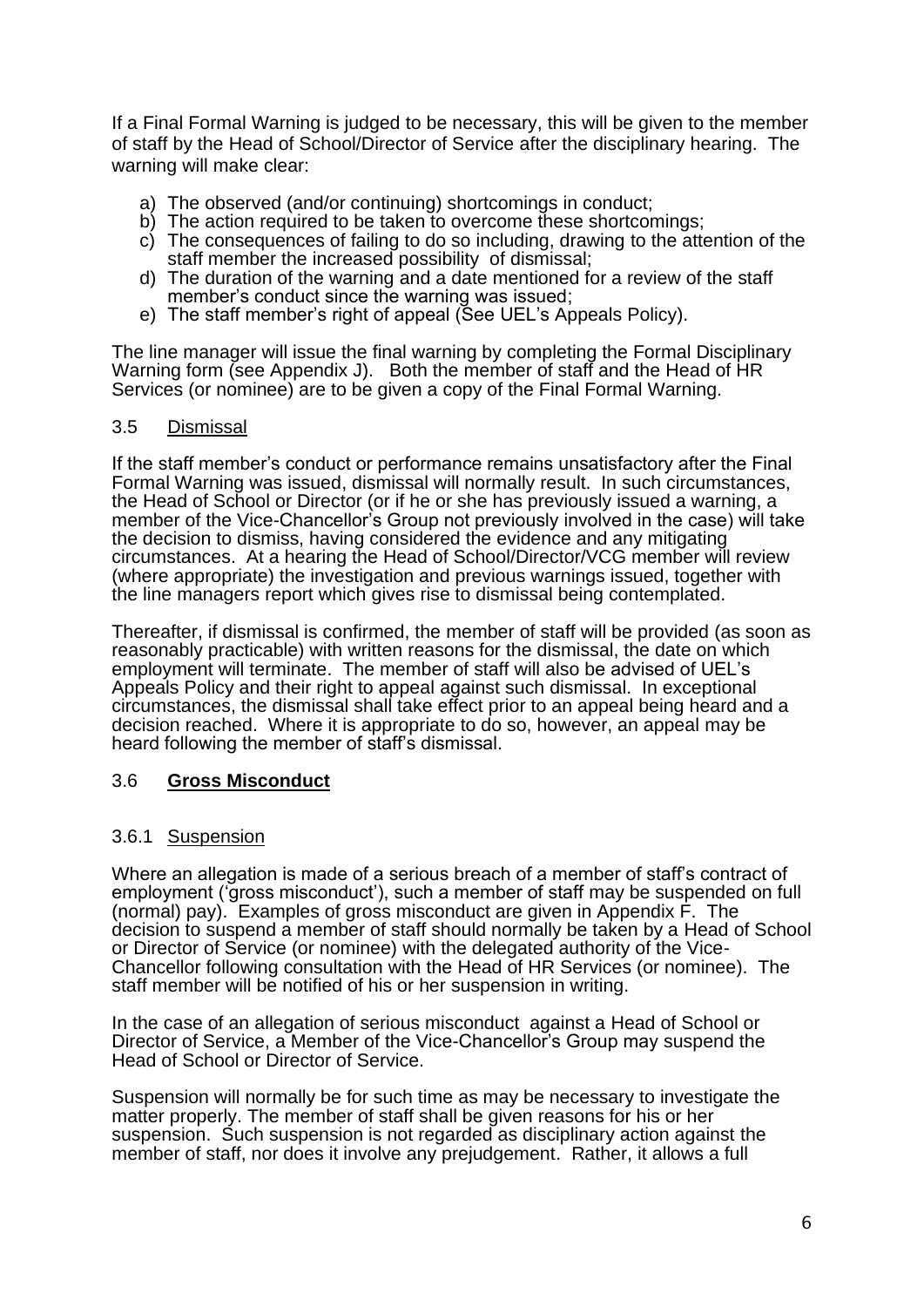investigation to be made where there is cause to doubt the suitability of the member of staff to continue to work at UEL.

Under UEL's Articles of Government any member of staff who has been suspended for three weeks or more may appeal in writing. Any appeal should be made under the terms of the University's Appeals policy, please link attached: <https://uelac.sharepoint.com/HRServices/Pages/Employee-Handbook.aspx> The suspension shall continue to operate pending the outcome of the appeal.

3.6.2 An investigation will be conducted by a senior manager who has not previously been involved in the matter under investigation. It may be appropriate in some circumstances for a second member of staff to be involved in the investigation, e.g. in the case of suspected financial wrongdoing or where IT Services' advice is needed). Where appropriate, and following an investigation, a formal disciplinary hearing may be convened. Such a hearing will normally be Chaired by the Head of School or Director of Service concerned (or nominee) (or a member of the Vice-Chancellor's Group in the case of serious allegations against a Head of School or Director of Service, with the delegated authority of the Vice-Chancellor. See Appendix I for guidance on how the hearing will be conducted.

### 3.6.3 Hearing Outcome

Following a hearing where dismissal is the outcome, the Chair (or nominee) shall confirm the decision in writing together with the reasons for that decision. The member of staff will be advised of the UEL Appeals Policy and informed that any Appeal will be convened after they have left UEL's employment. The member of staff may be dismissed and leave UEL's employment immediately, with no period of notice and no further pay beyond that date. If a member of staff is subsequently reinstated for any reason, the reinstatement shall take effect from the date of the original dismissal and no loss of earnings shall be incurred.

The disciplinary panel might alternatively decide that the member of staff's misconduct is serious but does not amount to gross misconduct (where the penalty would normally be immediate dismissal, even for a first offence).

In such circumstances a formal written warning will be given to the member of staff in which will make clear:

- a) The observed (and/or continuing) shortcomings in conduct;
- b) The action required to be taken to overcome these shortcomings;
- c) The consequences of failing to do so including, drawing the staff member's attention to the increasingly possible chance of dismissal;
- d) The duration of the warning and a date mentioned for a review of the staff member's conduct since the warning was issued;
- e) The withdrawal (or withholding) of pay increments, or other pay increases or awards for a specified period; and
- f) A financial penalty either for culpable loss or damage caused by the member of staff.

Procedures approved by the Employment Committee in November 2012 (Updated January 2013 and August 2016 and November 2019)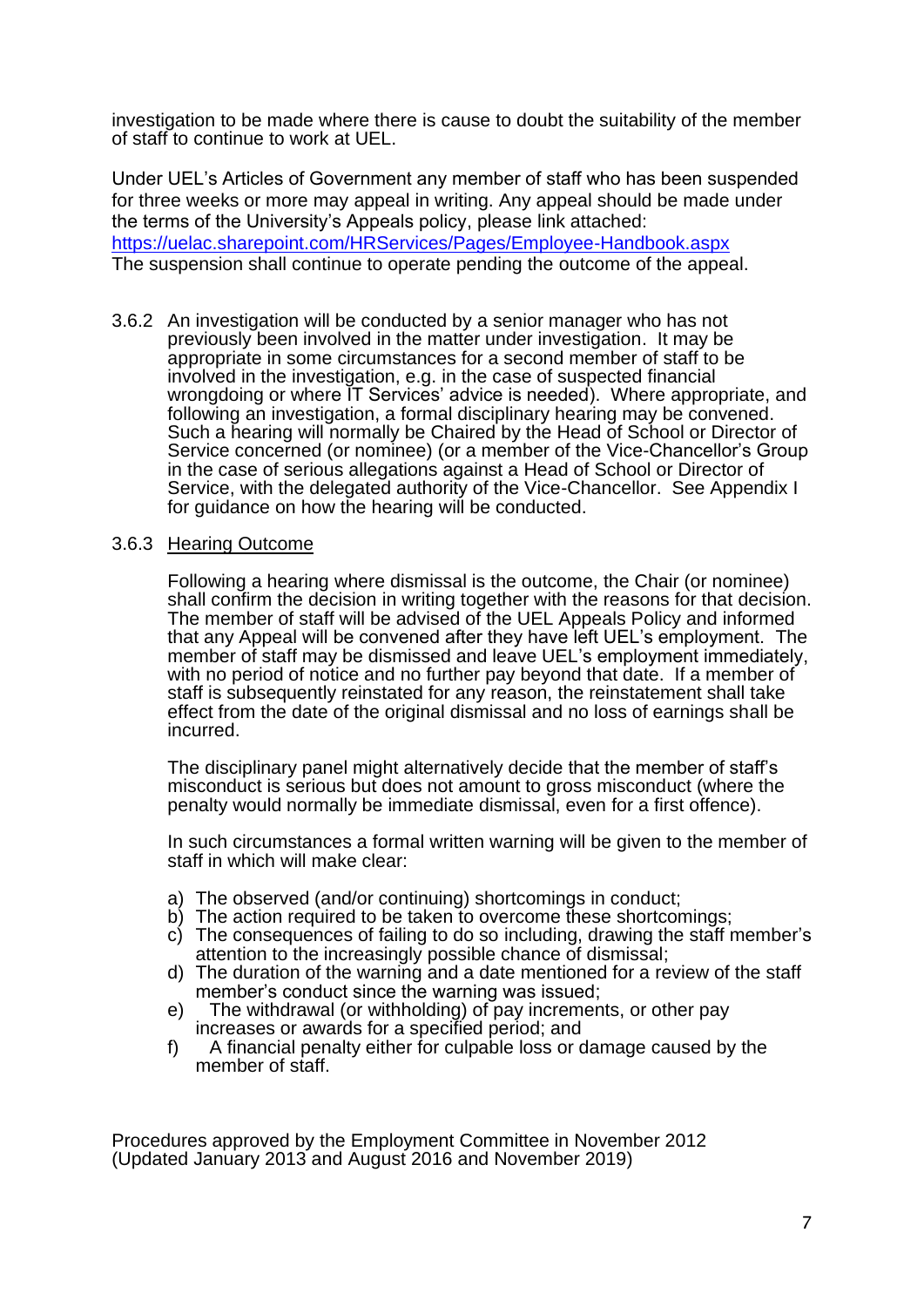Appendix A

# **The role of 'Friend'**

The member of staff will be informed of this right to be accompanied prior to any disciplinary hearing; it is the member of staff's responsibility to arrange to be accompanied by a Friend. The staff member is required to inform the manager holding the hearing who their chosen Friend is before any meeting. The Friend may address the meeting, putting the staff member's case and may ask witnesses questions. The Friend may also confer with the staff member during the meeting, but is not permitted to answer questions on their behalf. The Friend may also sum up the staff member's case. The Friend shall not prevent the manager explaining the case against the staff member. Staff members asked to accompany a colleague to a meeting will be permitted to take paid time off during working hours to attend that meeting.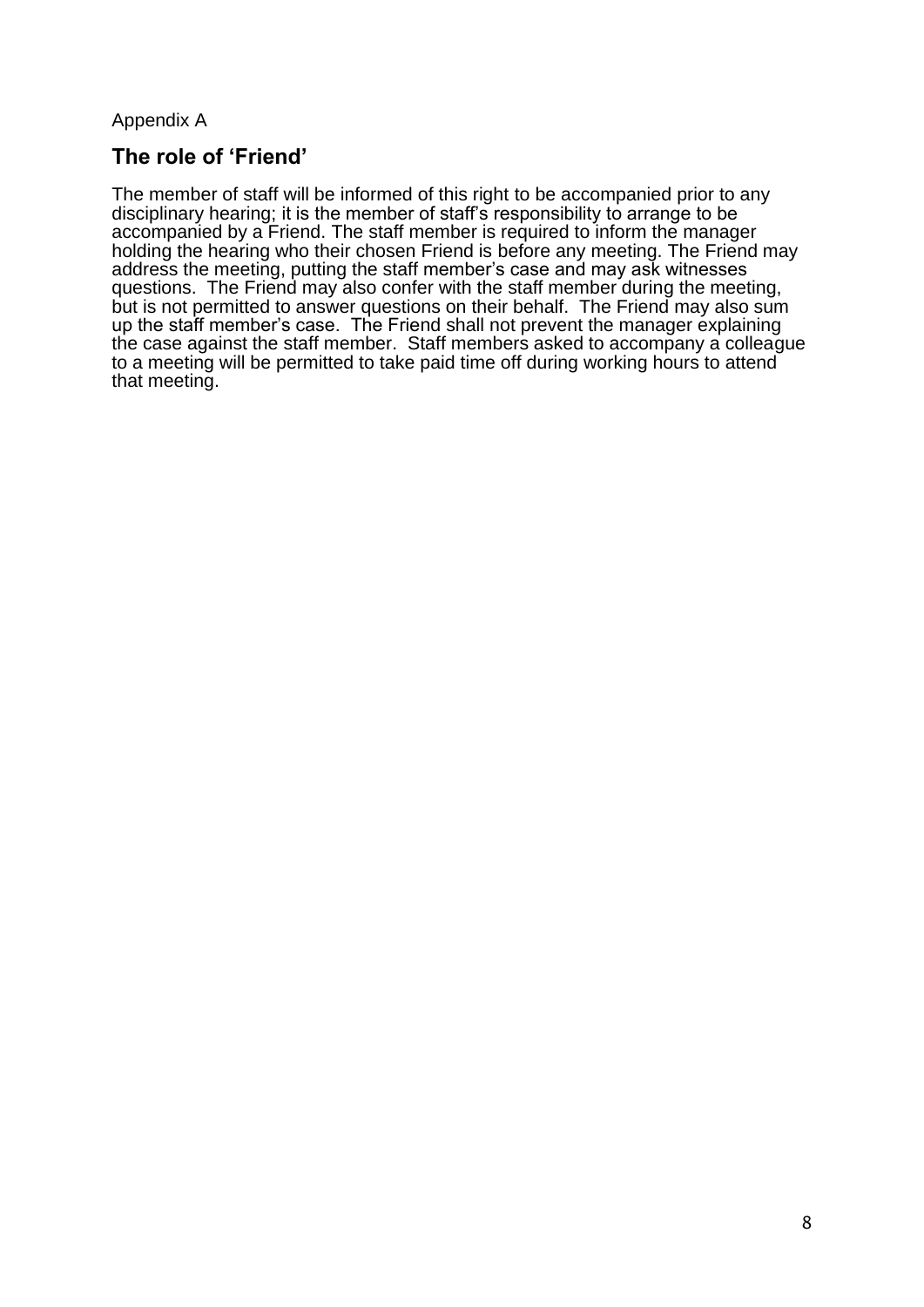## **CRIMINAL OFFENCES OUTSIDE EMPLOYMENT**

Where a staff member is the subject of a criminal investigation, charge or conviction, the line manager (in consultation with the Director of HR Service (or nominee) will investigate the facts before deciding whether to take formal disciplinary action. The line manager will not necessarily wait for the outcome of any prosecution before deciding what action, if any, to take. A member of staff shall not be dismissed solely because a charge against him or her is pending or because they are absent through being remanded in custody.

The main considerations shall be whether the offence is one that is, in the opinion of the line manager (in consultation with the Director of HR Services (or nominee)) liable to make the member of staff unsuitable for his or her type of work or unacceptable to other members of staff, students or visitors; in such circumstances, the Procedure for Gross Misconduct would normally apply.

Where a member of staff is unable or has been advised not to attend a disciplinary hearing or say anything about a pending criminal matter, the line manager may make a decision based on the available evidence.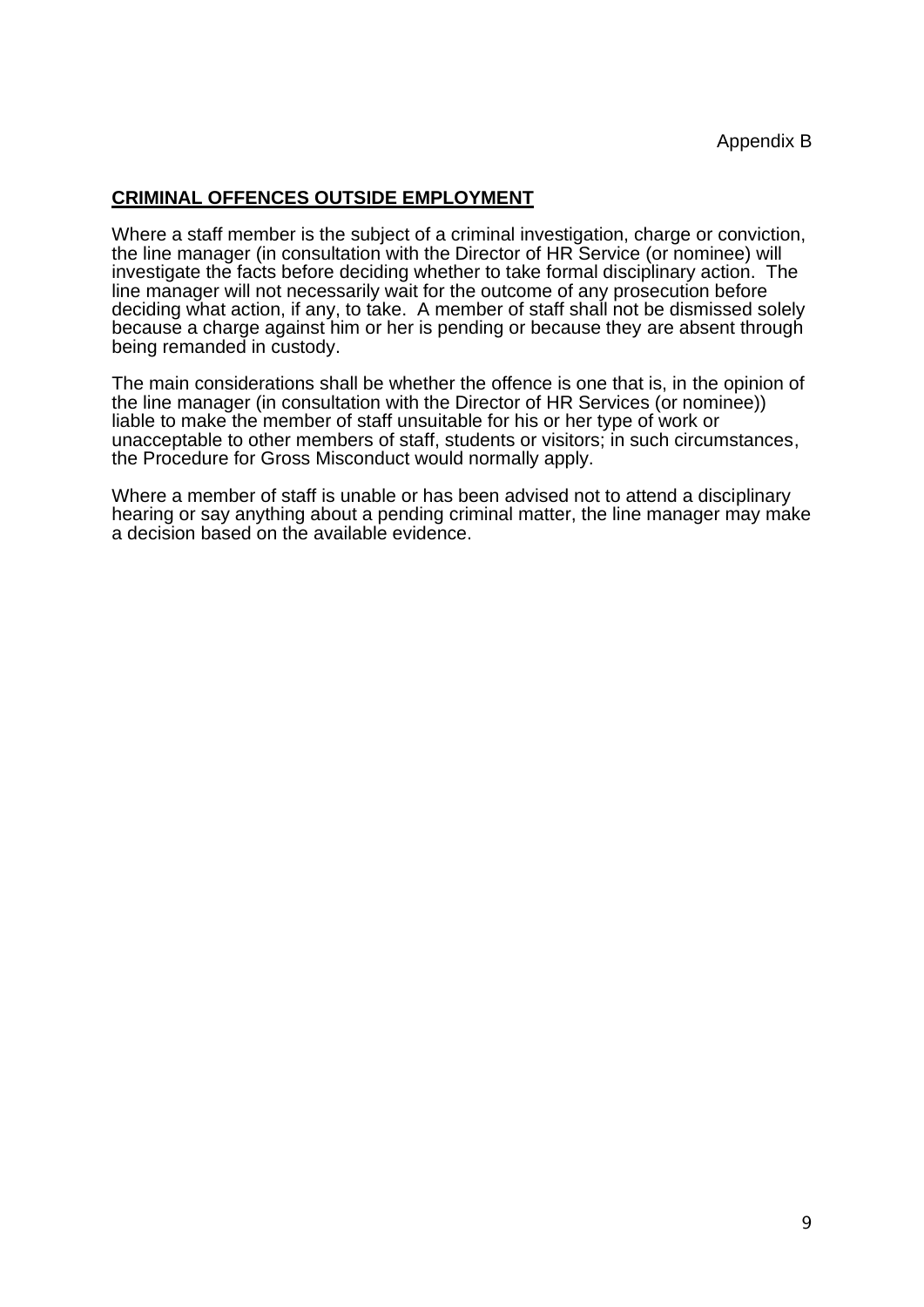## **DISCIPLINARY ACTION AGAINST A TRADE UNION REPRESENTATIVE**

The procedures outlined above shall apply equally to those members of staff who are accredited UEL branch trade union representatives*.* On any occasion where such a member of staff is to be the subject of a disciplinary hearing, however, the Director of HR Services (or nominee), should in addition to informing the member of staff of the right to be accompanied by a Friend , inform the appropriate regional union official as quickly as reasonably practicable and, in any case, before the date of the hearing is fixed. Similarly, the regional official should be given a copy of any communication containing the result of such a disciplinary hearing which is sent to the member of staff. If the head of the UEL trade union branch and the member of staff so wish, the member of staff concerned will be accompanied by the full time official to the disciplinary hearing.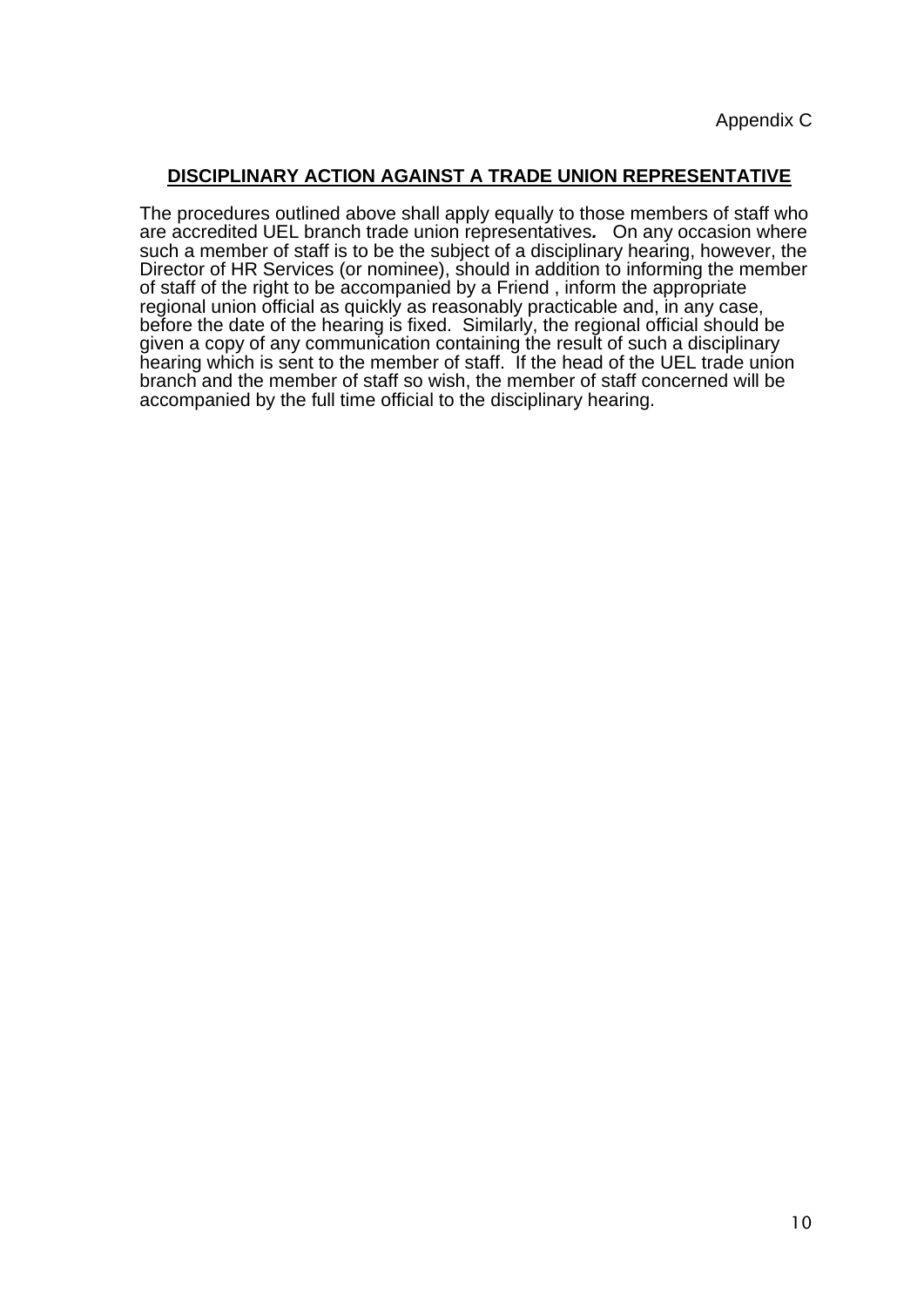### **STAFF RAISING A GRIEVANCE AT ANY STAGE DURING A DISCIPLINARY PROCESS (INCLUDING INVESTIGATIONS)**

Where a staff member raises a grievance which is related to the disciplinary process and/or action being taken against him or her it may be appropriate to deal with the issues concurrently e.g. the concern(s) of the staff member will be considered during the disciplinary hearing. Any grievance raised by a member of staff who is already subject to a disciplinary process and which does not relate to it will normally be heard prior to the disciplinary hearing.

A grievance cannot be raised about a formal warning; UEL's Staff Appeal Policy should be used instead.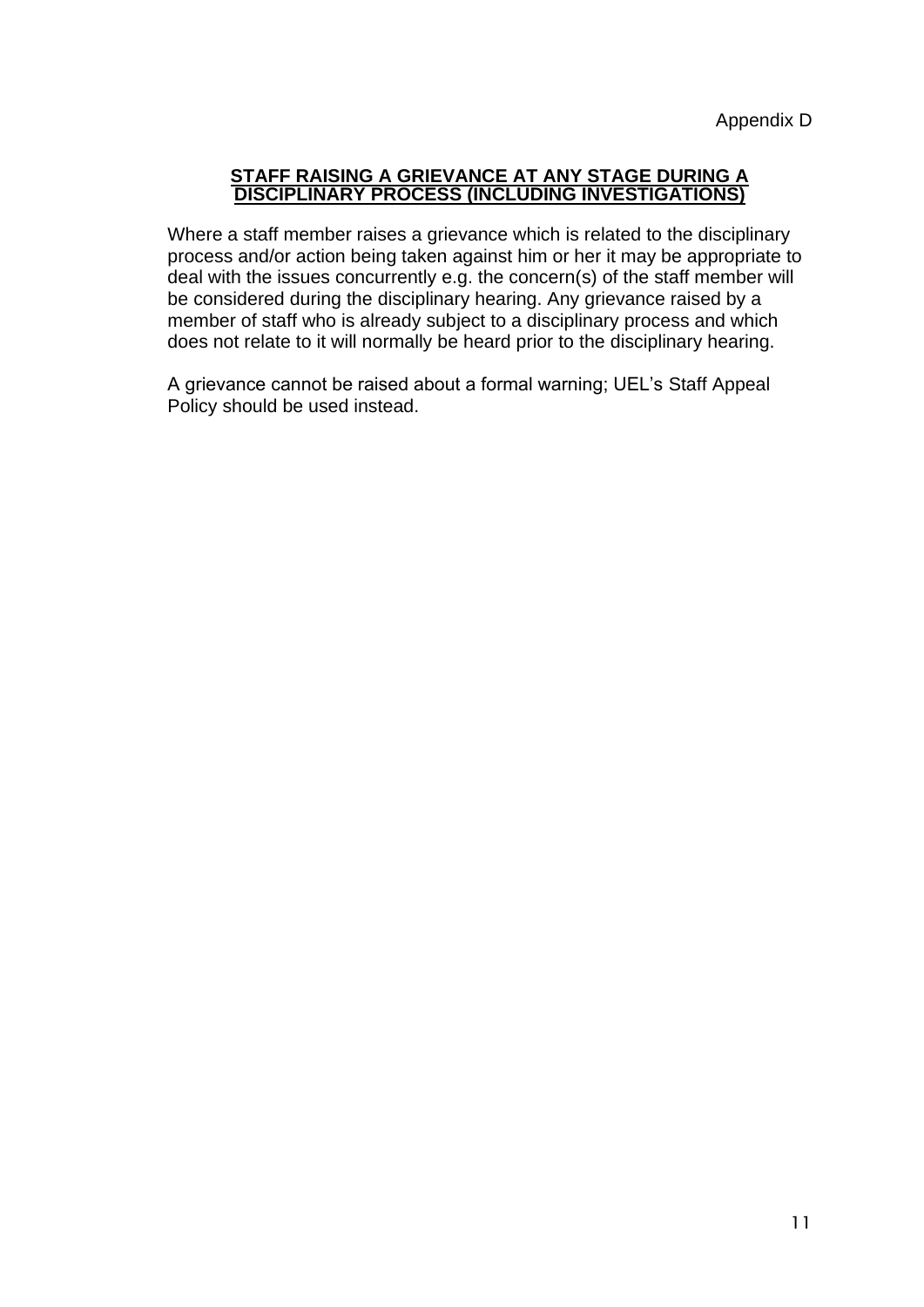### **Grounds for disciplinary action (other than for gross misconduct)**

The following are examples of the sort of offences other than gross misconduct which could lead to disciplinary action. The list is not exhaustive or exclusive and indeed schools or services may also have additional, local rules for operational purposes.

In some cases the examples listed below may amount to gross misconduct (see Appendix F). Whether an offence is gross or serious depends upon the seriousness of the offence.

- a) failure to comply with reasonable instructions or requests from the line manager, or some other form of misconduct in performing the duties of a post satisfactorily;
- b) persistent poor time-keeping:
- c) unauthorised absence;
- d) careless destruction or waste of UEL property and/or failure to report such;
- e) breach of confidentiality (e.g. disclosure of confidential information to a person not authorised to receive it);
- f) breach of UEL's Health and Safety, Financial, Computer Use or IT Network use regulations or rules;
- g) reckless driving on UEL business or on UEL premises;
- h) incapacity to perform the duties of the post due to the influence of alcohol or illegal drug taking;
- i) rudeness to colleagues, visitors or students;
- j) sexual or racial harassment or bullying of a member of the University or visitor.
- k) breach of a specified condition of employment;
- l) bringing UEL into disrepute.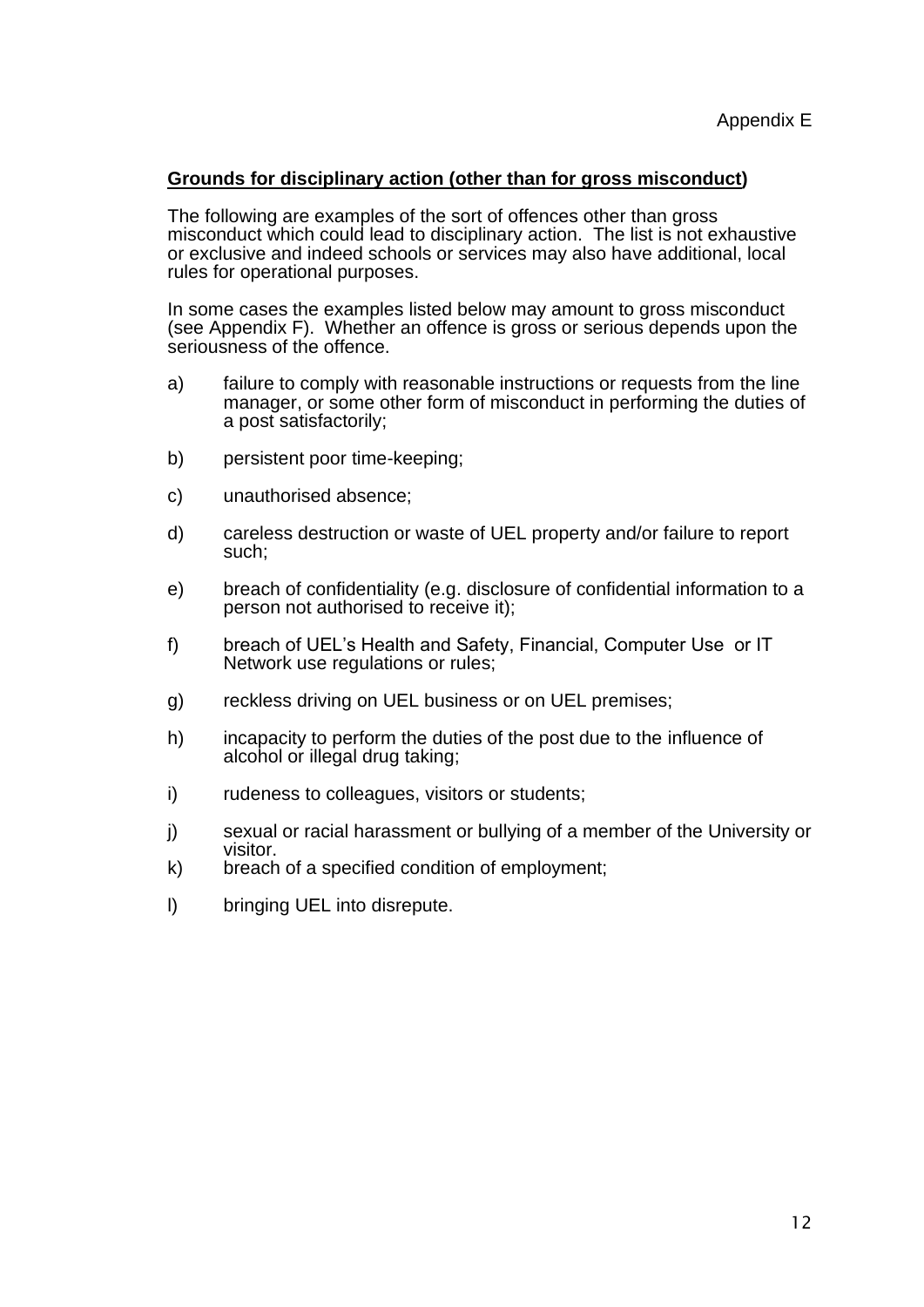## **Grounds for Gross Misconduct**

The following are examples of offences amounting to gross misconduct. The list is not exhaustive or exclusive:

- a) theft or unauthorised removal of property or receipt of stolen property of UEL or member of staff, student or visitor to UEL;
- b) wilful damage to any UEL property;
- c) fraud, forgery involving the deliberate falsification of documents or other materials;
- d) threatening or using physical violence or gross abuse against any member of staff, student or visitor to UEL;
- e) sexual or racial harassment or bullying of a member of staff, student, or visitor. (Please see UEL's 'Personal Dignity' policy, which will need to be followed);
- f) serious insubordination and/or refusal, without reasonable cause, to carry out a legitimate instruction given by an authorised member of staff;
- g) wilful and serious disregard of duties or instructions relating to employment;
- h) wilful and serious breach of confidentiality;
- i) wilful and serious breach of UEL's Health and Safety, Financial or Computer Use or IT Network use regulations or instructions;
- j) dangerous driving on UEL business or on UEL premises;
- k) serious incapacity to work due to being under the influence of alcohol or unauthorised/illegal drugs, where conduct could endanger staff, students or the public;
- l) conviction of any criminal offence which in the University's view may render the person concerned unfit to hold his or her post (Please refer to Appendix B);
- m) unauthorised entry into an area of UEL which is specifically barred or where a clear notice to this effect is displayed;
- n) unauthorised absence which may put the health and safety of our staff and students and/or premises or operations at risk;
- o) serious negligence which causes unacceptable loss, damage or injury to persons or UEL property or finances;
- p) the use for personal gain of confidential information obtained by a member of staff in the course of his or her employment;
- q) Bringing UEL into serious disrepute.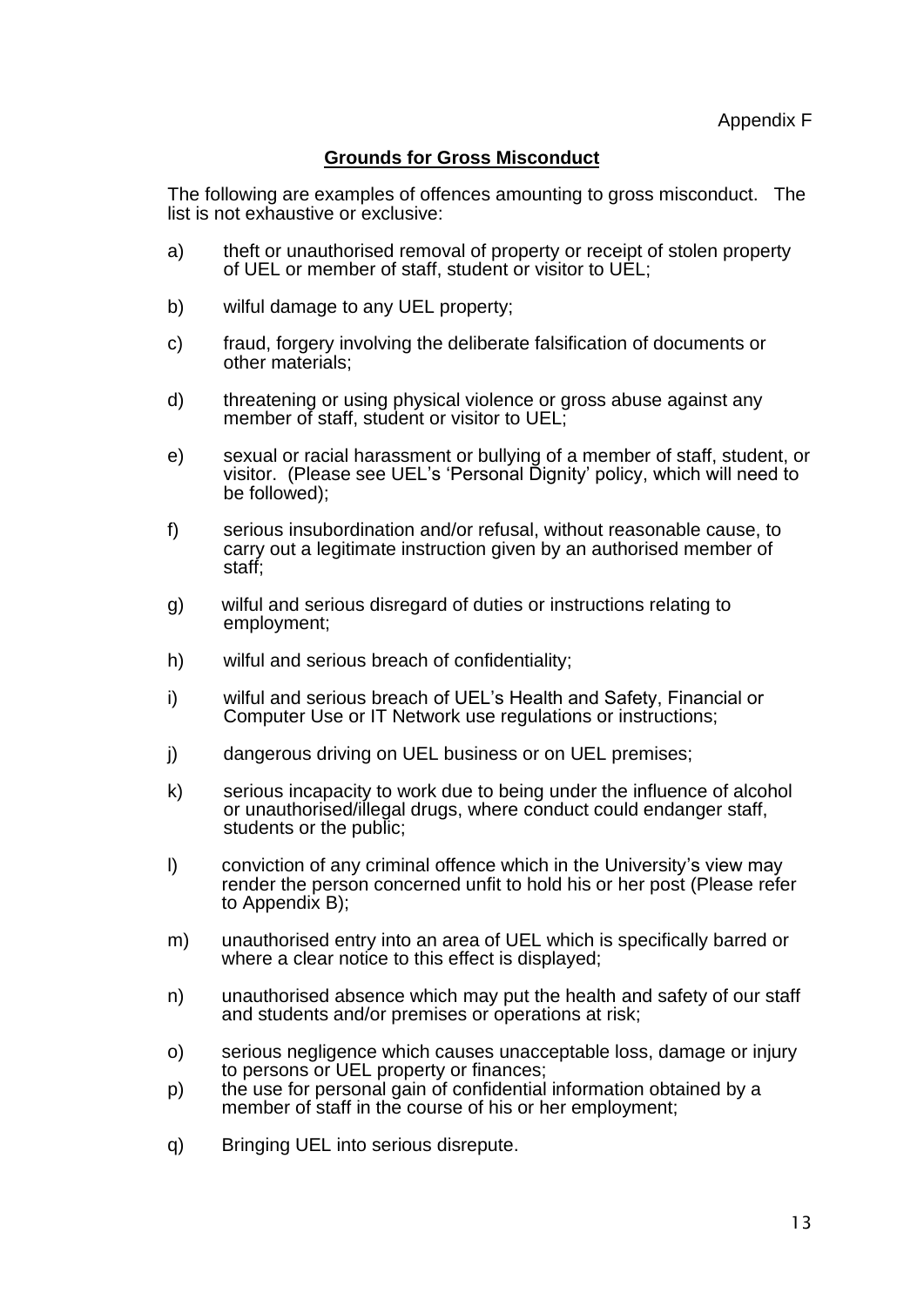### **MEDIATION GUIDELINES**

Prior to proceeding to a formal stage in the Procedure, the Director of HR Services (or nominee) may (where appropriate) ask the manager if he or she wishes to use mediation as an alternative to proceeding to the next stage. Mediation is a voluntary process where the mediator helps the parties in dispute to attempt to reach an agreement. Managers may not always consider mediation appropriate where there is strong evidence of the staff member's misconduct. However, disciplinary and grievance issues can become blurred and, where appropriate, the manager may prefer to tackle the underlying relationship issues by means of mediation.

If the manager does not wish to enter into mediation, the matter may proceed (where appropriate) to the next stage in the disciplinary procedure. Mediation may only be used on one occasion in an attempt to resolve the matter. If the manager wishes to enter into mediation, the staff member against whom the manager is considering disciplinary action has ten working days to decide whether or not to accept the offer of mediation. If the staff member accepts the offer, the Director of HR Services (or nominee) will assign a mediator to meet with the manager and the staff member with the aim of attempting to resolve the grievance. The mediator may be a UEL staff member trained and accredited by an external mediation service or they may be from an external mediation provider. ACAS guidelines on mediation will be followed. If the mediation process does not resolve the matter, the manager may proceed to the next stage of the disciplinary procedure (where appropriate) if he or she wishes. Nothing that has been said or exchanged by email or correspondence during the mediation can be used in future proceedings, as it is confidential to the parties. The only exceptions are where, for example, a potentially unlawful act has been committed or there is a serious risk to health and safety.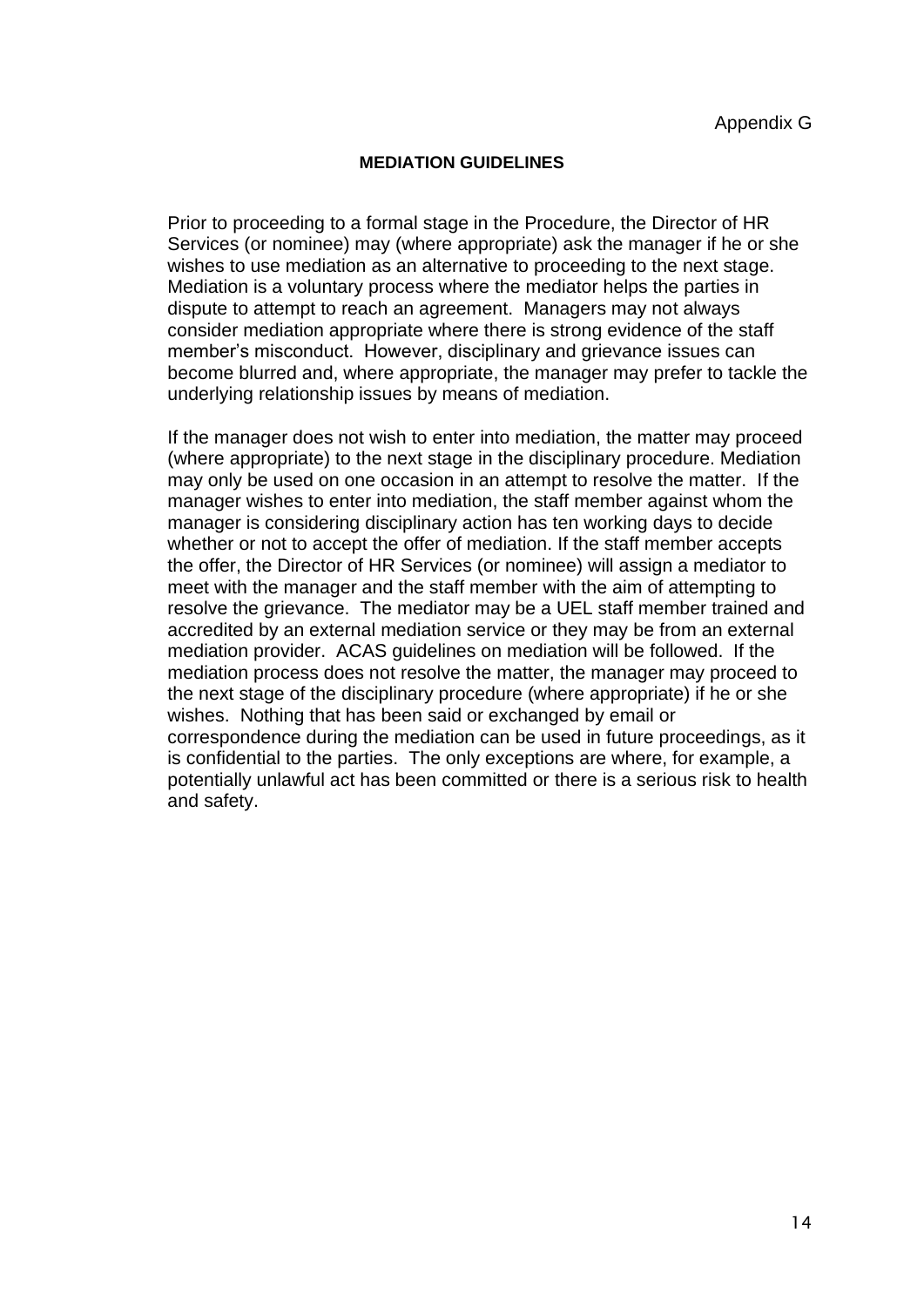### **GUIDELINES FOR CONDUCTING AN INVESTIGATION**

The purpose of an investigation is to collect all of the appropriate available evidence that is relevant to the case. The investigation is not meant to be a 'hearing'. The only judgement that needs to be exercised by those undertaking the investigation to decide, on the balance of probability, whether there is a case of misconduct to answer.

The following guidelines should normally be followed in all investigations. They are designed to ensure that all investigation within the University are conducted fairly. All investigations should be conducted either by a senior member of staff (it may be appropriate in some circumstances for a second member of staff to be involved in the investigation – see below) or by an investigator external to UEL. Whilst an investigation is a task which might lead to disciplinary action being taken, it is not itself to be regarded as disciplinary action.

Prior to the commencement of an investigation the manager should set out the specific complaint(s) and/or allegation(s) that is being made about a staff member's conduct. This may take the form of a signed statement(s) from a complainant or, alternatively, the manager may set out the complaint(s) in writing to the staff member, specifying the particular grounds for a complaint (s). In either case, the document should normally state who is making the complaint(s) and when they were made.

The manager should inform the staff member that he or she will investigate the complaints (or who he or she has nominated to undertake the investigation), and what the likely timescale will be for the investigation to be concluded. In most cases, this should be within 20 working days. Any significant delay in the completion of the investigation should be notified to the member of staff in writing and a date given by when the investigation might be complete.

All investigations should follow the guidance set out below, namely:

- a. The investigator (s) should be suitably qualified and experienced to undertake the investigation, e.g. if the allegation(s) involve misuse of computer equipment, a senior member of IT Services should normally be nominated by the Director of IT Services (or nominee) to assist in the investigation; or
- b. if the allegation(s) involved possible fraud, a senior member of Financial Services should normally be nominated by the Director of Finance (or nominee) to assist in the investigation.
- c. If it is necessary for the staff member to be interviewed by the investigator(s), they should receive prior notice in writing of the date and time of the meeting and be informed that they may bring a Friend to the meeting.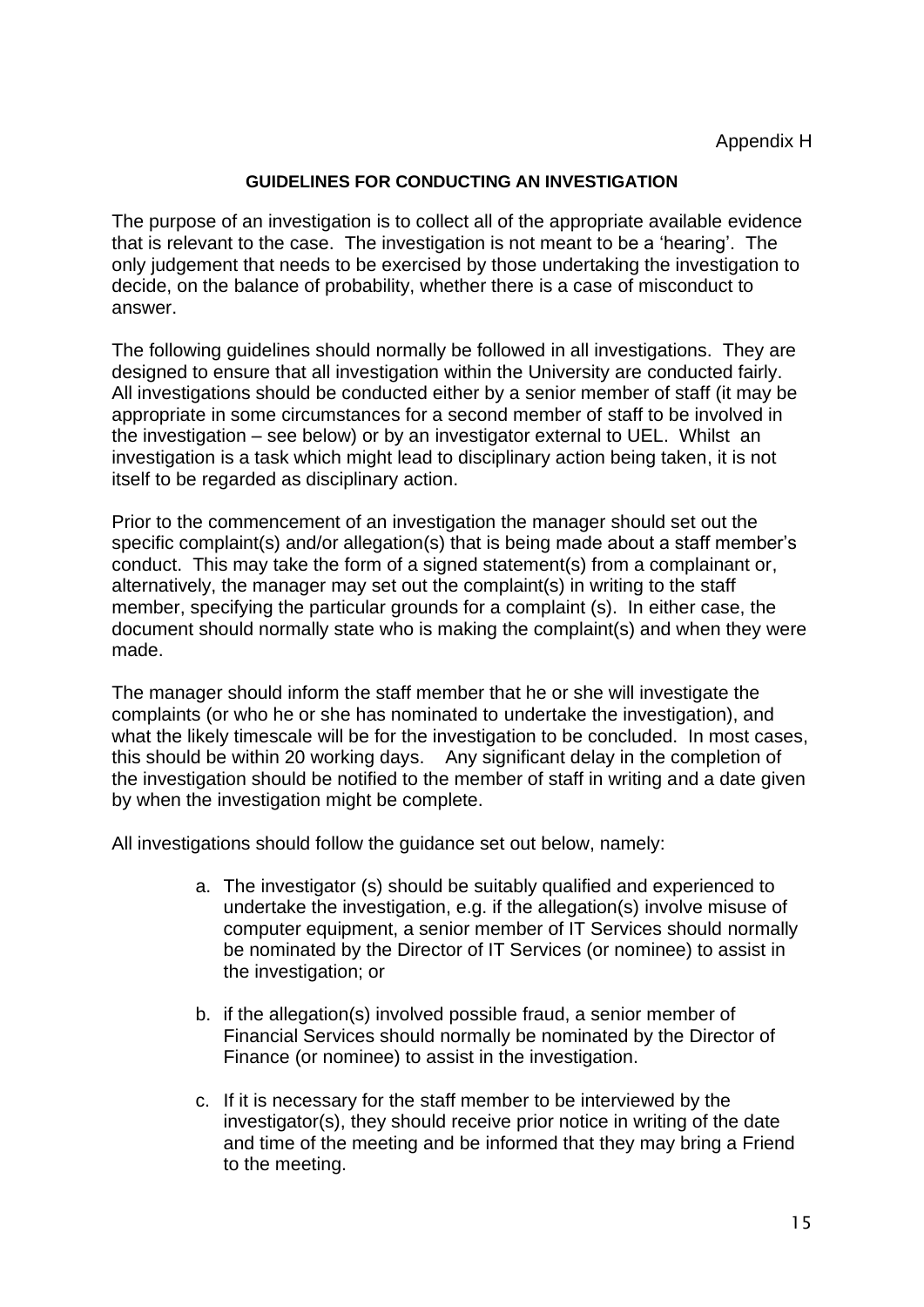- d. At the end of the investigation and before the investigator determines whether there is a case of misconduct to answer, the staff member will be given a copy of all the documentary evidence gathered by the investigator. The staff member will be offered the opportunity to respond to that evidence, either orally or in writing
- e. Only in the most exceptional cases may the identity of anyone giving evidence to an investigation be withheld. In such cases permission is invariably to be sought from a member of the Vice Chancellor's Group for such anonymity to be granted.

At the end of the investigation, the investigator(s) will produce a short report summarising his or her findings, which will include all the supporting evidence. The investigator will send a copy of this report to the staff member and to their line manager and Head of School/Director of Service.

The investigator should recommend whether, on the balance of probability, there is sufficient evidence for proceeding or not with a disciplinary hearing. .

Following receipt of the investigator's report, the manager will inform the investigator and the staff member, in writing, of the action he or she has decided to. This decision will normally be notified within ten working days.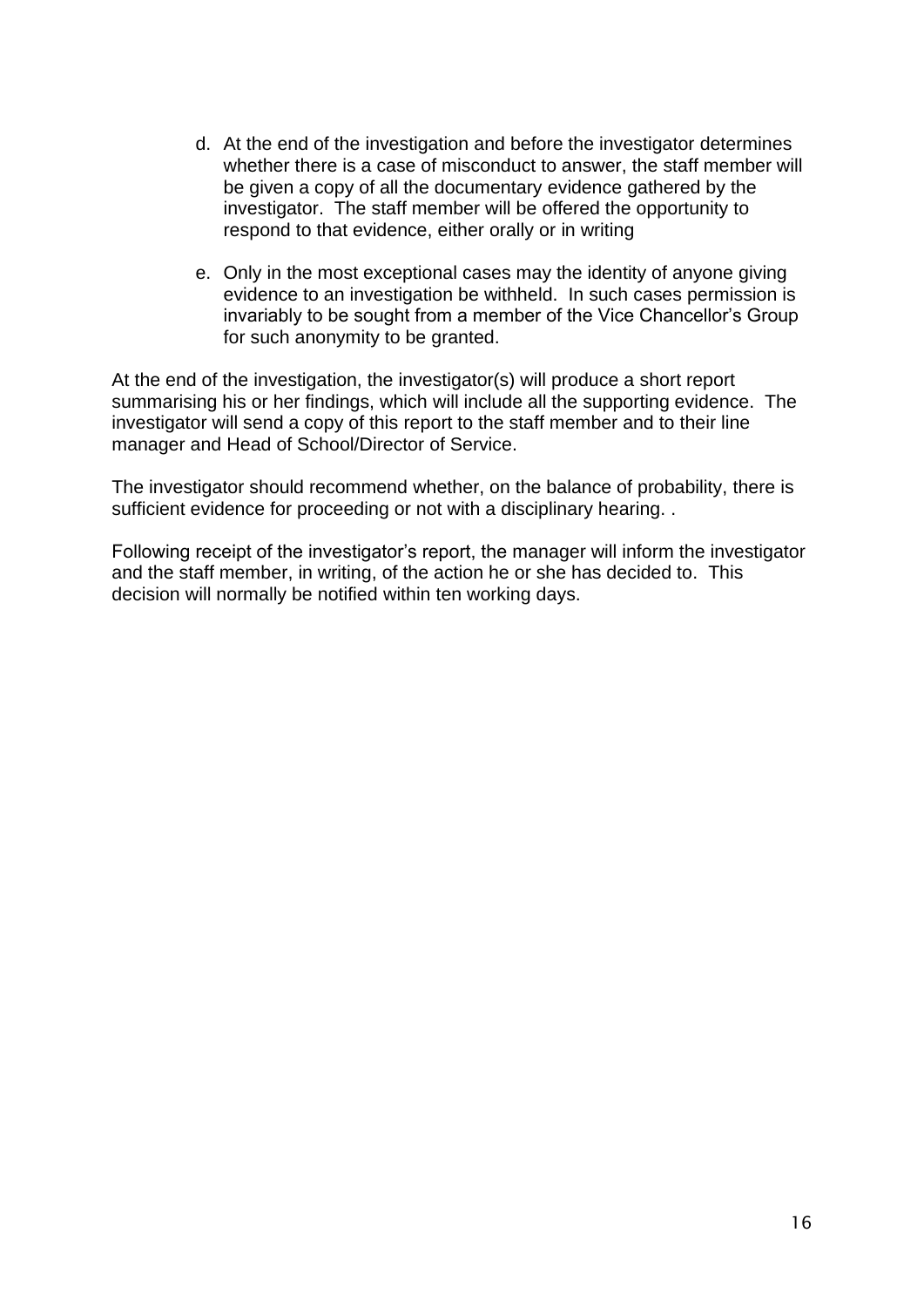## **CONDUCT OF DISCIPLINARY HEARING**

The purpose of the Disciplinary Hearing is for the Chair to decide whether there is sufficient evidence arising from an investigation to warrant disciplinary action being taken against a staff member and what form of disciplinary action (if any) is appropriate in the circumstances.

- (1) The staff member will be advised in writing before the hearing which witnesses the investigator(s) will ask to attend the hearing. The staff member will also be asked in writing which witnesses they will ask to attend the hearing. The Chair will decide whether the suggested witnesses will be relevant to the hearing and whether, therefore, they will be asked to attend.
- (2) The Chair will detail the status of the hearing, procedure to be followed and will decide how it will be followed.
- (3) The investigator(s) manager (s) will put forward the case against the staff member and call witnesses as to the facts.
- (4) The staff member (or Friend) will have the opportunity to question the statements made and any of the witnesses.
- (5) The Chair will have the opportunity to ask questions, including each witness; the witness will then be asked to leave.
- (6) The staff member (or Friend) will put his or her case and call witnesses.
- (7) The investigator (s) will have the opportunity to question the statements made and any of the witnesses.
- (8) The Chair may ask questions, including each witness; the witness will then be asked to leave.
- (9) Both sides shall have the opportunity to sum up their case.
- (10) Both parties and witnesses shall withdraw. Both parties may be recalled if clarification on any points is required.
- (11) The Chair shall make their decision.
- (12) The Chair will notify both parties of the decision and the reasons for it in writing, normally within ten working days.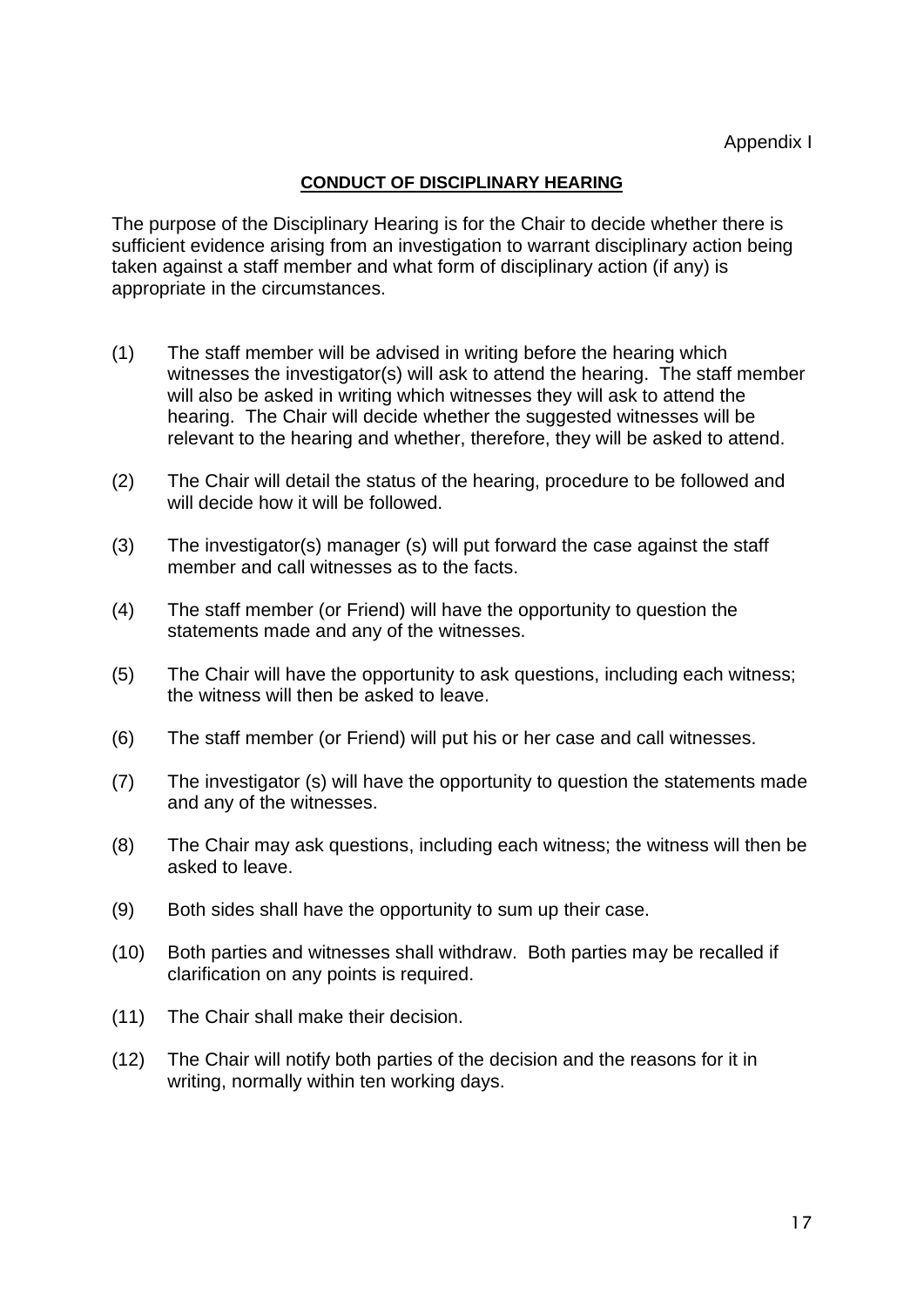## Appendix J

# **FORMAL DISICIPLINARY WARNING FORM**

**Section A:** The following section is completed by the line manager.

Please delete as appropriate:

(a) Formal Warning (b) Final Formal Warning

Name of staff member receiving the warning: ……………………

Name of line manager issuing the warning: ………………………

Date: …………………………

The observed shortcomings in the staff member's conduct:

……………………………………………………………………………………………… ……………………………………………………………………………………………… ……………………………………………………………………………………………… ………………………………………………………………………………………………

The action required to be taken by the staff member to overcome the shortcomings:

……………………………………………………………………………………………….. ……………………………………………………………………………………………….. ……………………………………………………………………………………………….. The consequences of failing to do so: …………………………………………………… ………………………………………………………………………………………………… ………………………………………………………………………………………………… ………………………………………………………………………………………………… The duration of the warning: ……………………………..